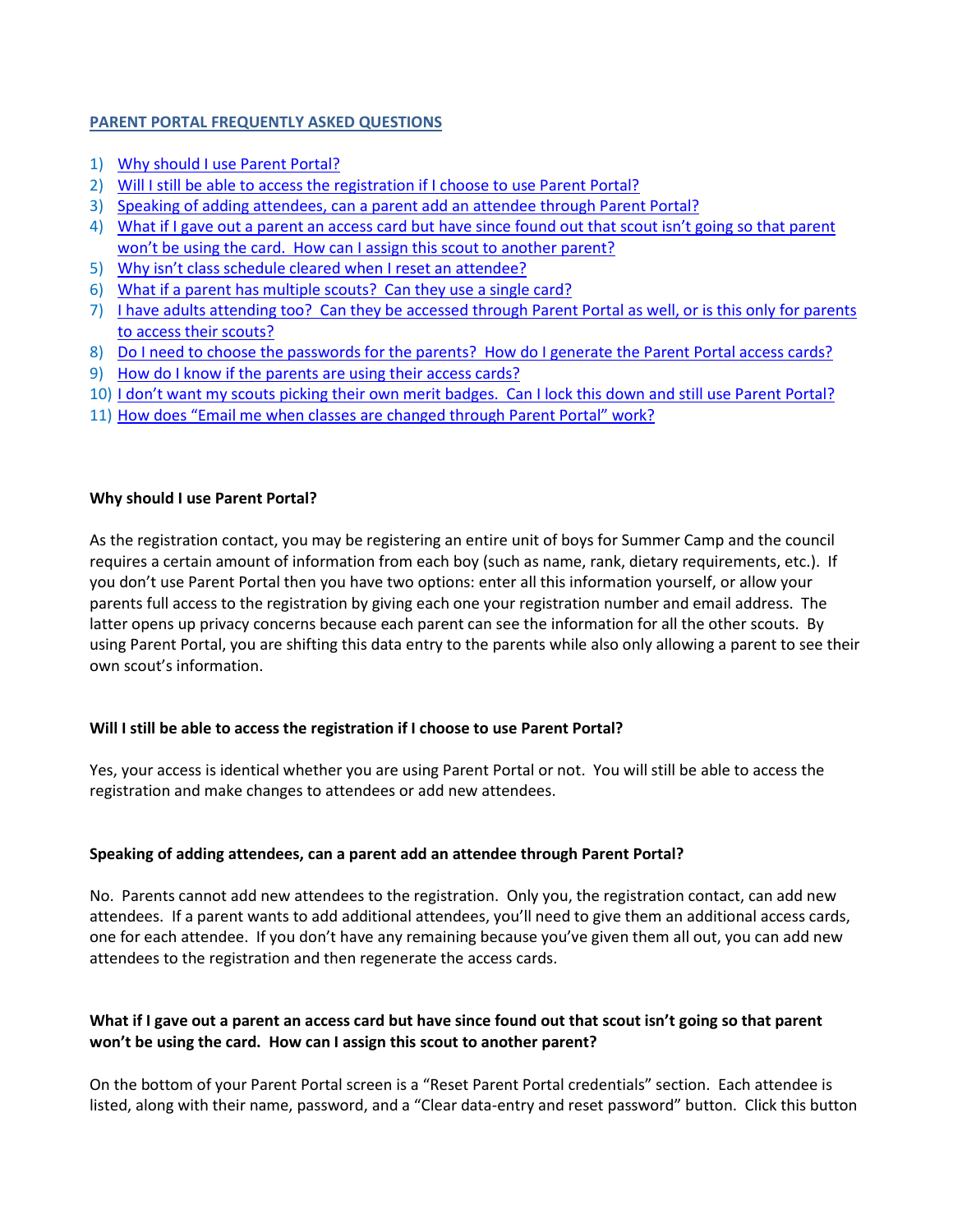when you want to assign this attendee to another parent – the attendee information will be cleared and the password reset.

After resetting, be sure to print a new access card for this attendee. Click the "Parent Portal Credentials" button to generate new cards. All cards will be generated, but only those that have been reset will have changed since the last time you clicked this button.

Class schedule is an exception to the reset. Class schedule is *not* removed from the attendee.

## <span id="page-1-0"></span>**Why isn't class schedule cleared when I reset an attendee?**

At many camps there are certain merit badges that are more popular and fill up quickly. If this scout has already reserved spots in a merit badge that is now filled to capacity, you may want to transfer that spot to another scout. By clearing the class schedule, this spot would become available to any other unit and your unit could lose it.

Therefore, if you reset an attendee, you still have the chance to move his merit badges to another attendee or keep them on this same attendee once a new parent claims him.

### <span id="page-1-1"></span>**What if a parent has multiple scouts? Can they use a single card?**

No and yes. No, because you must give them one card for each of their scouts. However, once they access the system for their first scout, they will be able to link additional scouts using their additional cards. And once linked, accessing Parent Portal using any of their cards shows all their scouts on one screen.

## <span id="page-1-2"></span>**I have adults attending too? Can they be accessed through Parent Portal as well, or is this only for parents to access their scouts?**

Yes, adults are accessed through Parent Portal too. It's called Parent Portal because it will primarily be used for parents to manage their scouts' details at unit-level events such as summer camp. But it works the same way with adults. For example, a family may have an event where Dad, two scouts, and a non-scouting sibling are all attending, and Mom has shown up at the meeting where you're passing out the access cards. You would give her one Adult card, two Scout cards, and one Sibling card.

#### <span id="page-1-3"></span>**Do I need to choose the passwords for the parents? How do I generate the Parent Portal access cards?**

This is all done automatically for you when you click the "Parent Portal Credentials" button. Clicking the button generates a PDF that prints 8 cards to a sheet of paper. Simply cut the sheet into cards and pass them out.

The PDF is formatted to Avery 5395 label stock. If you want to print the cards to Avery 5395 labels, you must ensure your printer settings are NOT set to "Fit to Page", as this alters the formatting.